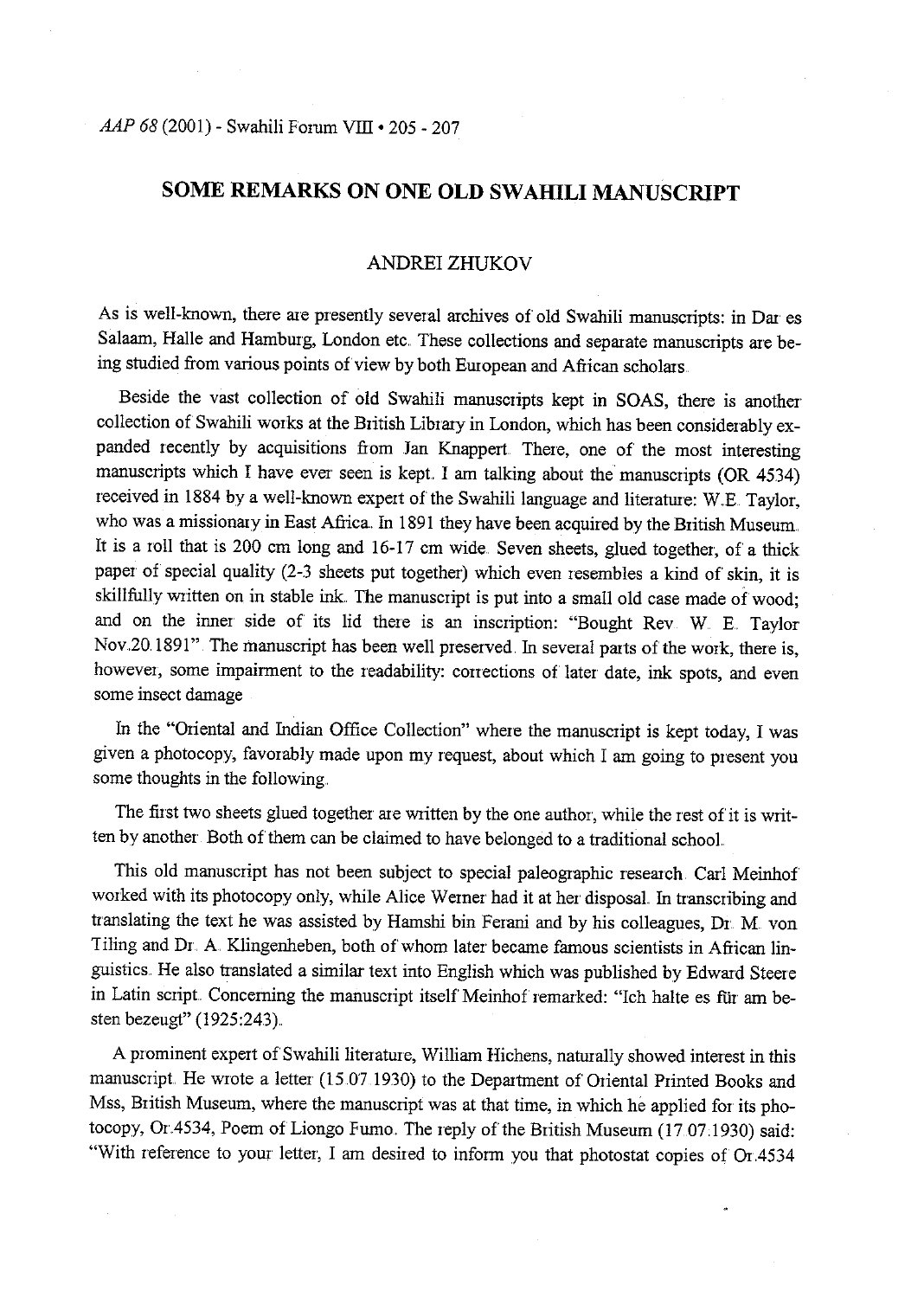#### 206 ANDREY ZHUKOV

would require 8 sheets, each  $7x11$  and the cost for negative sheets would be 8/6 including postage". However, W. Hichens has never published the facsimile of the manuscript. In his papers at SOAS, I failed to find the photocopy which seems to have been produced for him.

The manuscript was also mentioned by Lyndon Harries (1962).. Unfortunately, in his analysis of its content and in the English translation of approximately half the text he did not use the manuscript itself; but Meinhofs edition in Latin transcription, which he considers to be *quite faultless* (1925:188-192, 308-310).

The Latin transcription by Meinhof also served Jan Knappert as a basis to his publication of some excerpts of the text - the last two lines of each *block,* because he supposed that the first three lines had been omitted since they were written by a later poet (1979:92-92). The Latin transcription of the London manuscript, brought into scientific discourse by Meinhof; was later on used by Abdilatif Abdallah, Mohanrmed Abdulaziz, Kineene wa Mutiso, and others in their works An essay on the history of the study on the different versions of the poetic text, called *Mashairi ya Liongo* by E. Steere, was done by Gudrun Miehe (1994).

This poetic work consists of 25 five lines *blocks* with caesura in the middle and rhyme on the  $-ma$ -syllable. The poet Sheikh Abdallah Muyuweni, is supposed to comment in the first three lines (hashiya) the last two lines, refeiiing to Fumo Liongo To these 25 *blocks* the author added 3 more in which he indicated his name and the significance of his family. According to Meinhof:

Die beiden letzten Kurzzeilen tragen in den ersten 25 Strophen durchweg einen ganz andern Charakter - sie sind ein wildes Hinrauschen - der Bergstrom, während die ersten drei Kurzzeilen der gelehrten Poesie entstanrmen, die sich bemiiht, zur ritterlichen Kraft der Schlusszeilen sich aufzuschwingen, aber nicht immer erfolgreich (1925:242)

A comment of such kind is called *takhmiw* (from the Arabic term *takhmis* making into five) in Swahili poetry. For the first time a sample of this genre appeared in Latin script, with a variant in modem Kiswahili and a translation into English, when it was published by Steere under the title *Mashairi ya Liongo,* in his *Swahili tales* (1870). - The text though not identical, is very much like the London one. In the Preface he wrote:

The translation of the *Poem of Liongo* into the current Swahili of Zanzibar was made by Hassan bin Yusuf; and revised by Sheikh Mohanrmed bin Ali, to whom I was indebted for a copy of the original with interlinear version in Arabic (1870: XIII).

It is not clear what Steere meant by a "copy of the original"; probably the text in Latin script. This "copy of the original" has not been published by Steere .. As for an *interlinear version* in *Arabic*, I suppose that in this case not the Arabic language was meant but the old Swahili writing in Arab letters (Kiarabu). However, Harries' statement, that the "examination of the Arabic interlinear version has shown that it does not vary much from the basis for the Swahili version" (1962:188), indicates, that he studied a copy of the original owned by Steere Unfortunately, Harries does not give any hint concerning the location of this copy. Later, when republishing Steere's book, Werner disposed of a similar text, written down for her by Muham-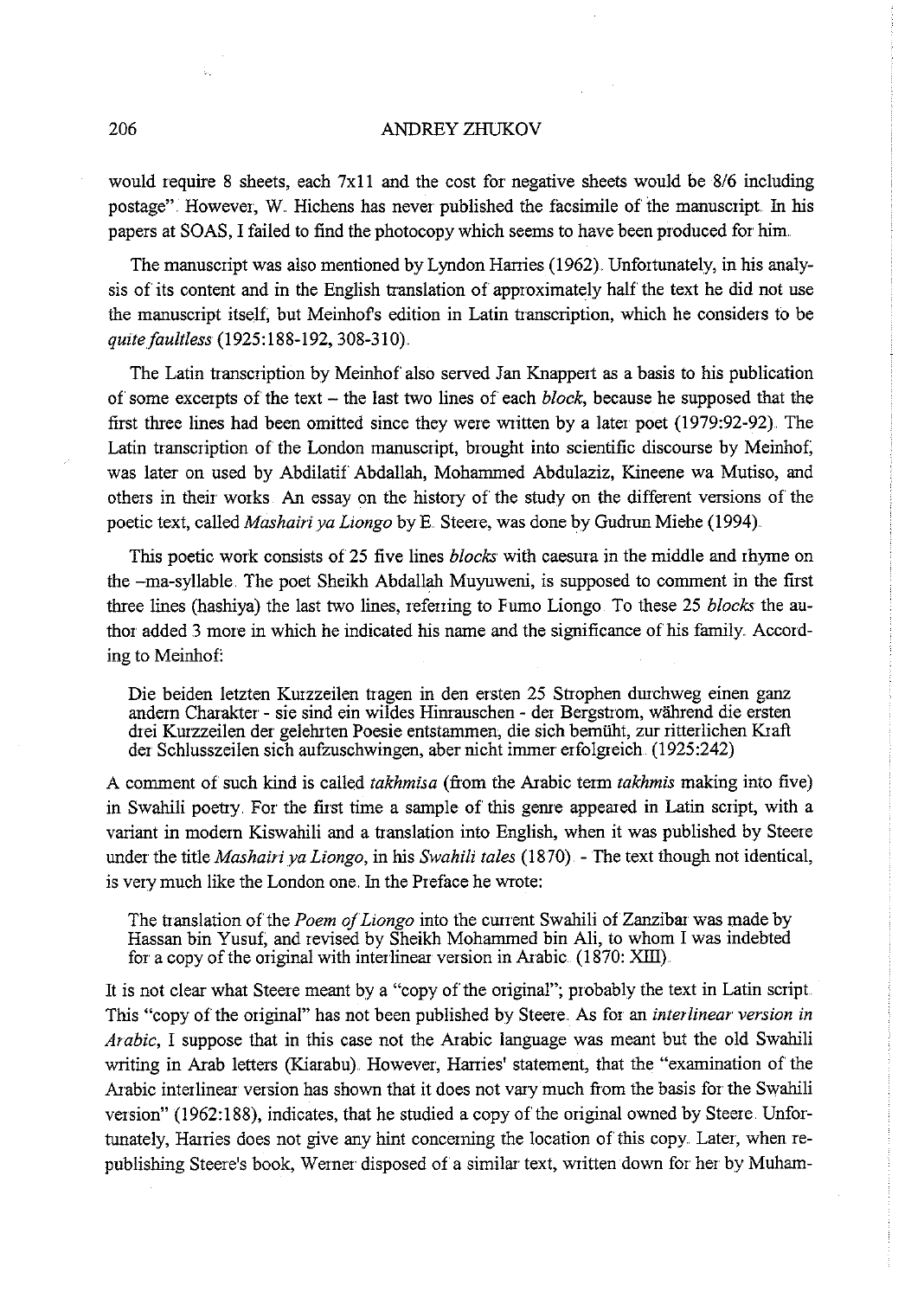#### SOME REMARKS ON ONE OLD SWAHILI MANUSCRIPT 207

mad Kijumwa in 1914. This re-publication includes some corrections in the transliteration of the text of the *takhmisa*. (In fact, Meinhof did not agree with all corrections.)

All scholars and authors of the publications mentioned value *Mashairi ya Liongo* as an outstanding piece of Swahili literature Their conclusion perfectly agrees with Knappert's words: "This song of Liongo's is one of the oldest specimens of Swahili literature, much older than the epic and probably eighteenth-century in the form in which we have it Its language is archaic " 1979:92).

The synthesis to be drawn is, that only Meinhof (probably also Werner and Hichens) worked with the authentic manuscript (or rather its photocopy), which is to be found today in the British Library. He transcribed the text into Latin letters and carefully commented it, and thus formed the basis for the following research work. Still, two main problems with Swahili studies have remained acute: First, paleographic research of the original manuscript and its dating has been neglected. And secondly, it is necessary to publish this manuscript in facsimile, as it will allow us to correct and verify the Latin transcription of the text based on more recent standards.

As to my conclusion, I would like to express one simple idea once more: It is absolutely necessaiy, as to further any study concerning Swahili culture of the past and therefore also of today, to attain a serious paleographic study of all known Swahili manuscripts, including, first of all, their reproduction in facsimile ..

#### **References:**

Harries, Lyndon. 1962. *Swahili poetry*. London: Clarendon Press.

Knappert Jan 1979 *Four centuries of Swahili poetry*. London, Nairobi: Heinemann.

- Meinhof, Carl. 1925. "Das Lied des Liongo " Zeitschrift für Eingeborenen-Sprachen 15,4: 241-265
- Miehe Gudrun. 1994. "Takhmisi ya Liongo: Anmerkungen zu Überlieferung und Übersetzung." *Sprachen und Sprachzeugnisse in Afrika,* ed. by Thomas Geider & Raimund Kas·· tenholz, pp. 281-302. Köln: Rüdiger Köppe.

Steere, Edward. 1870. Swahili tales. London: SPCK.